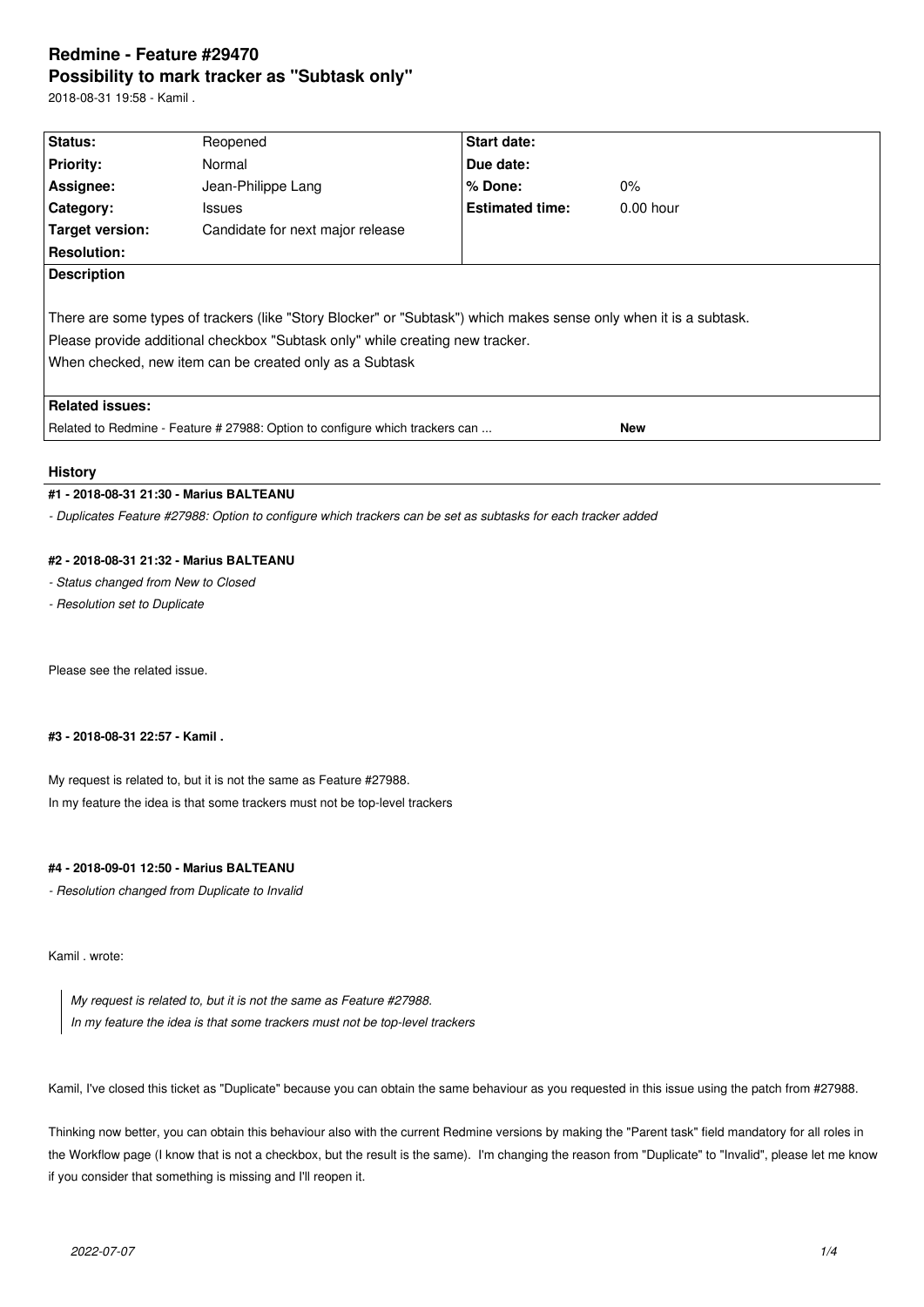#### **#5 - 2018-09-01 12:51 - Marius BALTEANU**

*- Duplicates deleted (Feature #27988: Option to configure which trackers can be set as subtasks for each tracker)*

#### **#6 - 2018-09-01 12:51 - Marius BALTEANU**

*- Related to Feature #27988: Option to configure which trackers can be set as subtasks for each tracker added*

**#7 - 2018-09-01 13:01 - Kamil .**

Marius, why to complicate is so much? Do you consider your solution as good UX?

#### **#8 - 2018-09-01 13:06 - Marius BALTEANU**

Kamil . wrote:

*Marius, why to complicate is so much? Do you consider your solution as good UX?*

Do you refer at the solution with setting the parent task mandatory?

### **#9 - 2018-09-01 13:11 - Kamil .**

Yes, specifically:

- 1) Knowing that you have to go to Workflow
- 2) Field Permissions
- 3) Select Role "ALL"
- 4) Select Tracker
- 5) Click Edit
- 6) Find "Parent task row"
- 7) Click and select value "Required" in **each** Issue status
- 8) Click save

### **#10 - 2018-09-01 15:00 - Kamil .**

So my point is that your version is not user friendly and doesn't have user intention in mind. I think that every tool should strive to have better UX, therefore I created this issue

### **#11 - 2018-09-01 15:20 - Marius BALTEANU**

- *Status changed from Closed to Reopened*
- *Resolution deleted (Invalid)*

Is not my version, is the current implementation from Redmine which is more flexible than having only a checkbox in the Tracker page.

IMHO, current implementation, plus the feature from #27988 covers this feature request, but I'll reopen this ticket to get more feedback.

### **#12 - 2018-09-01 16:18 - Kamil .**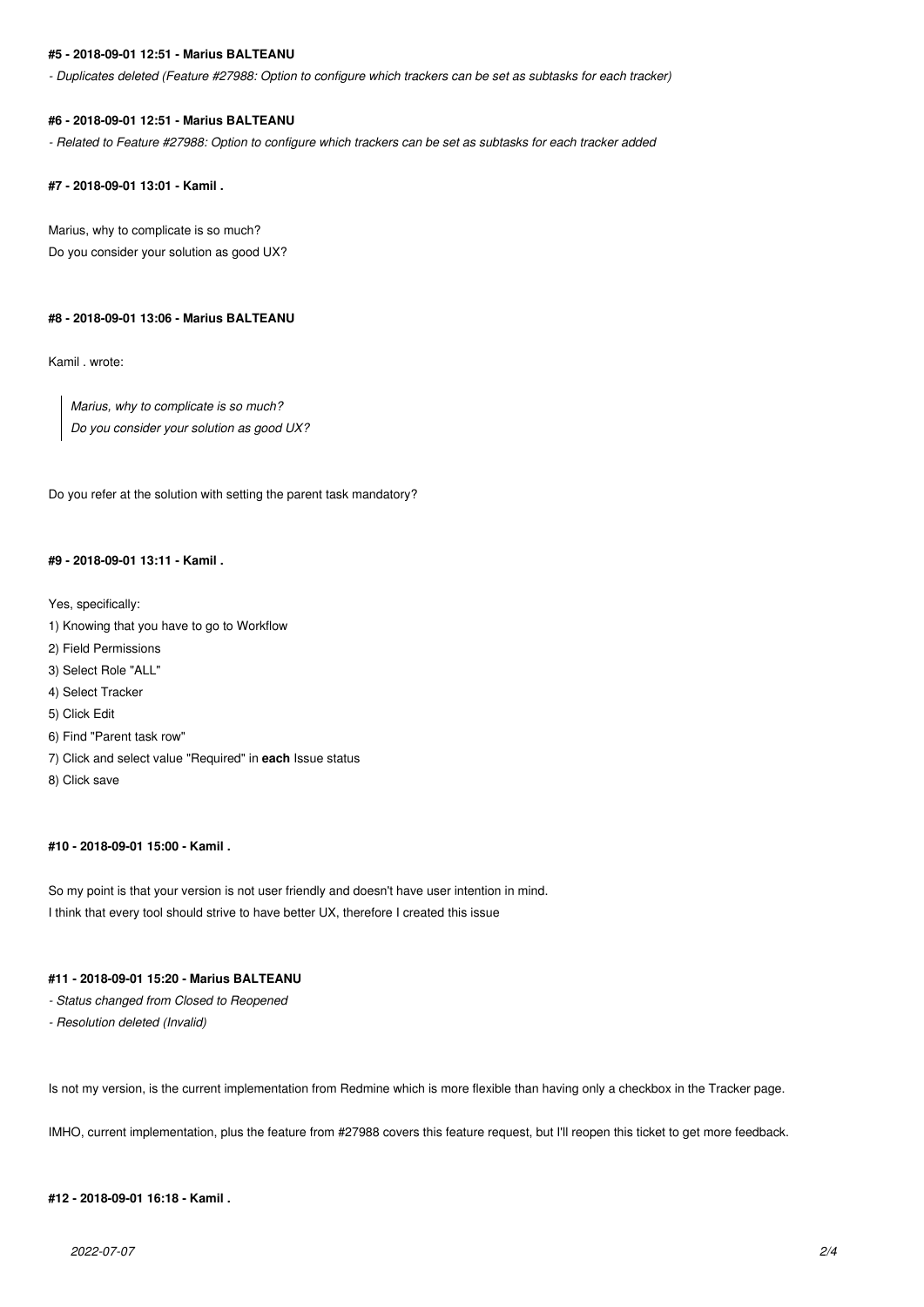#### **#13 - 2019-06-29 16:43 - Marius BALTEANU**

- *Assignee set to Marius BALTEANU*
- *Target version set to Candidate for next major release*

#### **#14 - 2019-06-30 23:44 - Marius BALTEANU**

- *File 0001-Option-to-set-a-tracker-only-as-subtask.patch added*
- *File tracker\_subtask.png added*
- *File workflow.png added*
- *File new\_issue.png added*
- *Assignee deleted (Marius BALTEANU)*

Attached a patch that adds the possibility to mark a tracker as "Subtask only":

#### tracker\_subtask.png

In the workflow, if the user edits a a tracker or multiple trackers which are "Subtask only", the field is marked as mandatory and the option "Required" is not available. If the user edits mixed trackers, the field behaves normally.

#### workflow.png

The field "Parent task" is mandatory when user tries to create an issue with tracker type "Subtask only":

new\_issue.png

### **#15 - 2019-11-10 12:59 - Marius BALTEANU**

*- File deleted (0001-Option-to-set-a-tracker-only-as-subtask.patch)*

### **#16 - 2019-11-10 13:37 - Marius BALTEANU**

- *File 0001-Option-to-set-a-tracker-only-as-subtask.patch added*
- *Assignee set to Jean-Philippe Lang*
- *Target version changed from Candidate for next major release to 4.2.0*

I've updated the patch to apply cleanly on the current trunk and I'm assigning this to version:"4.2.0" in order to work on this as early as we can.

### **#17 - 2020-04-05 13:26 - Marius BALTEANU**

*- File deleted (0001-Option-to-set-a-tracker-only-as-subtask.patch)*

### **#18 - 2020-04-05 13:27 - Marius BALTEANU**

*- File 0001-Option-to-set-a-tracker-only-as-subtask.patch added*

Updated again to apply cleanly.

**#19 - 2020-09-27 16:18 - ashraf alzyoud**